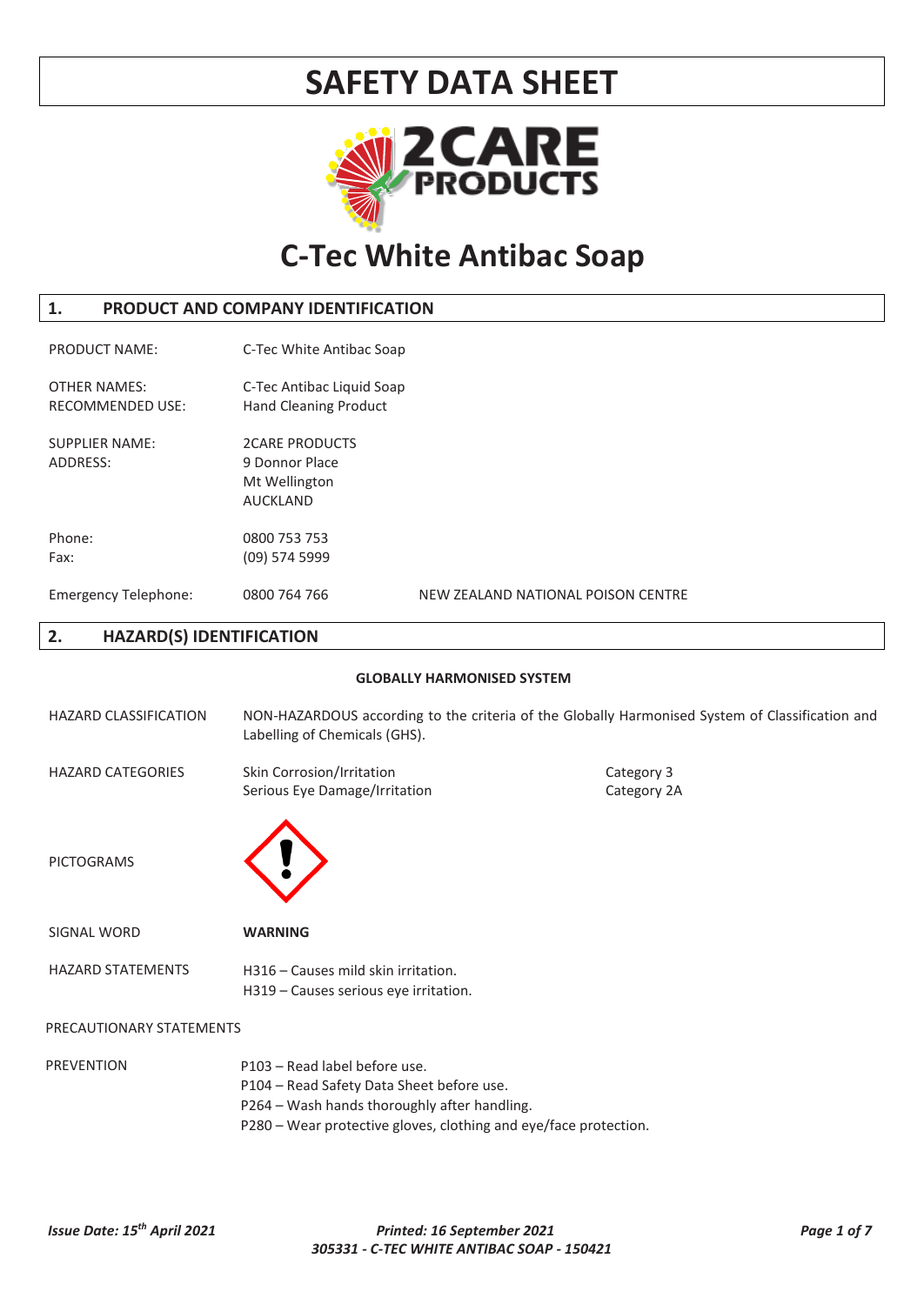| <b>RESPONSE</b>             |                                 | P305 + P351 + P338 - IF IN EYES: Rinse cautiously for several minutes. REMOVE contact lenses if<br>present and safe to do so. Continue rinsing.<br>P332 + P313 - IF SKIN IRRITATION occurs: Get medical advice/attention.<br>P337 + P313 - IF EYE IRRITATION PERSISTS. Get medical advice/attention. |
|-----------------------------|---------------------------------|------------------------------------------------------------------------------------------------------------------------------------------------------------------------------------------------------------------------------------------------------------------------------------------------------|
| <b>STORAGE</b>              |                                 |                                                                                                                                                                                                                                                                                                      |
| <b>DISPOSAL</b>             |                                 | P501 – Do not let this product enter the environment. Do not dispose of in waterways or sewers.<br>Dispose of this material and its container as hazardous waste, via a licensed facility. See local council<br>for disposal/recycling information.                                                  |
|                             |                                 | <b>ENVIRONMENTAL PROTECTION AUTHORITY (NEW ZEALAND)</b>                                                                                                                                                                                                                                              |
| <b>HSNO CLASSIFICATIONS</b> | <b>Toxicity Hazards</b><br>6.3B | Substances that are mildly irritating to the skin.                                                                                                                                                                                                                                                   |

The information contained in this SDS is specific to the product when handled and used neat. This product when diluted may not require the same control measures as the neat product. Check with your technical representative if in doubt.

Substances that are irritating to the eye

### **3. COMPOSITION/INFORMATION ON INGREDIENTS**

6.4A

#### *Ingredients*

| <b>Chemical Entity</b>                 | Formula                | <b>CAS Number</b>    | Proportion     |
|----------------------------------------|------------------------|----------------------|----------------|
| Cocamide DEA                           | $C_{13}H_{13}Cl_8NO_4$ | 61791-31-9           | $<$ 2%         |
| Preservative based on isothiazolinones | Mixture                | 2634-33-5, 2682-20-4 | $< 0.5\%$      |
| Non-Hazardous ingredients              |                        |                      | $10 - 20%$     |
| Water                                  | H <sub>2</sub> O       | 7732-18-5            | <b>Balance</b> |

#### **4. FIRST AID MEASURES**

| <b>INGESTION</b>       | <b>DO NOT</b> induce vomiting. Give water to drink immediately to dilute. Contact Poisons Centre.                                                                                       |
|------------------------|-----------------------------------------------------------------------------------------------------------------------------------------------------------------------------------------|
| <b>EYE CONTACT</b>     | <b>IMMEDIATELY</b> flush eyes with copious amounts of water for at least 10 minutes while holding<br>eyelids open. Take care not to rinse contaminated water into the non-affected eye. |
| <b>SKIN CONTACT</b>    | <b>REMOVE</b> contaminated clothing. <b>FLUSH</b> the contaminated skin thoroughly with water for at least 5<br>minutes.                                                                |
| <b>INHALATION</b>      | <b>REMOVE</b> victim from source of exposure to fresh air. Allow patient to assume most comfortable<br>position and keep warm. Keep at rest until fully recovered.                      |
| <b>SAFETY MEASURES</b> | Potable water should be available to rinse eyes or skin. Provide eye baths and safety showers. Treat<br>symptomatically.                                                                |
| PHYSICIAN NOTES        | Treat symptomatically based on judgement of doctor and individual reactions of patient.                                                                                                 |

### **5. FIRE FIGHTING METHODS**

| <b>GENERAL MEASURES</b>                  | Clear fire area of all non-emergency personnel. Stay upwind. Keep out of low areas. Eliminate<br>ignition sources. Move fire exposed containers from fire area if it can be done without risk. |
|------------------------------------------|------------------------------------------------------------------------------------------------------------------------------------------------------------------------------------------------|
| <b>FLAMMABILITY</b><br><b>CONDITIONS</b> | Product is not combustible.                                                                                                                                                                    |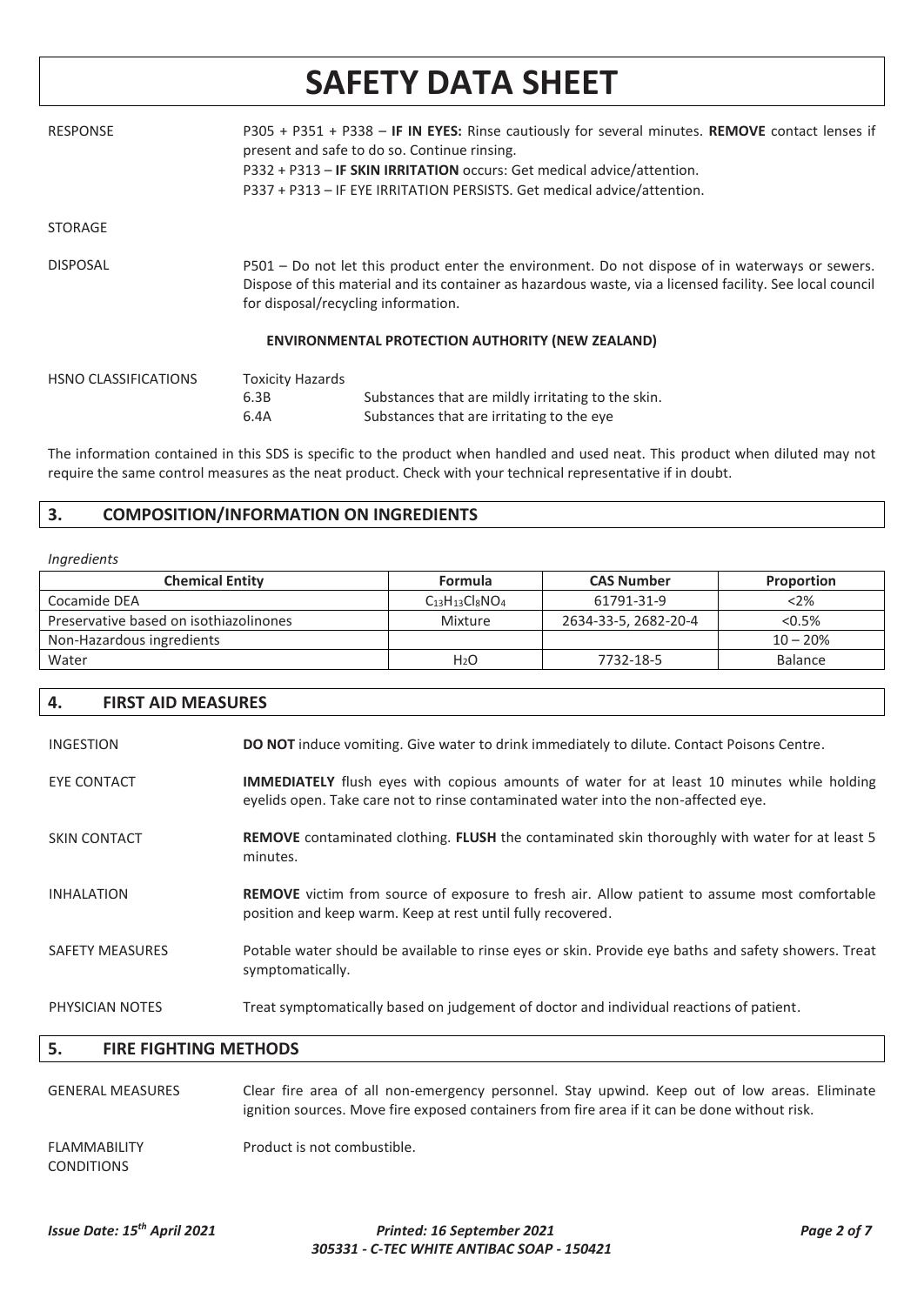EXTINGUISHING MEDIA Use extinguishing media appropriate for surrounding fire.

- HAZARDOUS PRODUCTS OF COMBUSTION The product is non-combustible; however, the packaging material may burn to emit noxious fumes.
- SPECIAL FIRE FIGHTING **DO NOT** allow firefighting water to reach waterways, drains or sewers.
- PERSONAL PROTECTIVE EQUIPMENT Wear positive pressure self-contained breathing apparatus (SCBA) and protective firefighting clothing (including Helmet, Coat, Trousers, Boots and Gloves) or chemical splash suit.

HAZCHEM CODE No information available.

## **6. SPILLAGE/ACCIDENTAL RELEASE MEASURES**

- GENERAL RESPONSE PROCEDURE Clear area of all unprotected personnel. Allow only trained personnel wearing appropriate protective equipment to be involved in spill response. Contain spill, avoid accidents, clean up immediately. Increase ventilation. Avoid walking through spilled product as it is slippery when spilt. CLEAN UP PROCEDURES Mechanically collect as much of the spill as possible. Absorb with sand, earth or clay. Transfer to suitable, labelled containers and dispose of promptly as hazardous waste. Spill on areas other than pavement (e.g. dirt and sand) may be handled by removing the affected soils and placing in approved containers. CONTAINMENT Stop leak if safe to do so. Contain spill immediately. DECONTAMINATION Wash down spill area with water.
- ENVIRONMENTAL PRECAUTIONARY MEASURES Prevent run off into drains and waterways. If contamination of sewers or waterways has occurred advise the Environmental Protection Authority and/or your local Waste Authority.
- EVACUATION CRITERIA Evacuate all non-essential personnel.
- PERSONAL Personnel involved in the clean-up should wear full protective clothing as listed in section 8.

#### **7. HANDLING AND STORAGE**

PRECAUTIONARY MEASURES

INSTRUCTIONS

| HANDLING         | Ensure an eye bath is available and ready for use. Observe good personal hygiene practices and<br>recommended procedures. Avoid contact with eyes, skin and clothing. Avoid prolonged or repeated<br>exposure. Do not smoke, eat or drink when handling product.<br>Always remove contaminated clothing and wash hands before eating, drinking, smoking or using the<br>toilet. Wash contaminated clothing and other protective equipment before storage or re-use.                                                   |
|------------------|-----------------------------------------------------------------------------------------------------------------------------------------------------------------------------------------------------------------------------------------------------------------------------------------------------------------------------------------------------------------------------------------------------------------------------------------------------------------------------------------------------------------------|
| <b>STORAGE</b>   | Store upright in the original container in a cool, dry, well-ventilated protected area out of direct<br>sunlight and away from incompatible materials and foodstuffs. Keep containers tightly closed when<br>not in use. Inspect regularly for deficiencies such as damage or leaks. Do not combine part<br>containers of the same product. The floor must be waterproof and anti-slip.<br>A water supply or source must be provided in the place of storage. Emergency showers and eye-<br>washes must be available. |
| <b>CONTAINER</b> | Store in original packaging as approved by manufacturer.                                                                                                                                                                                                                                                                                                                                                                                                                                                              |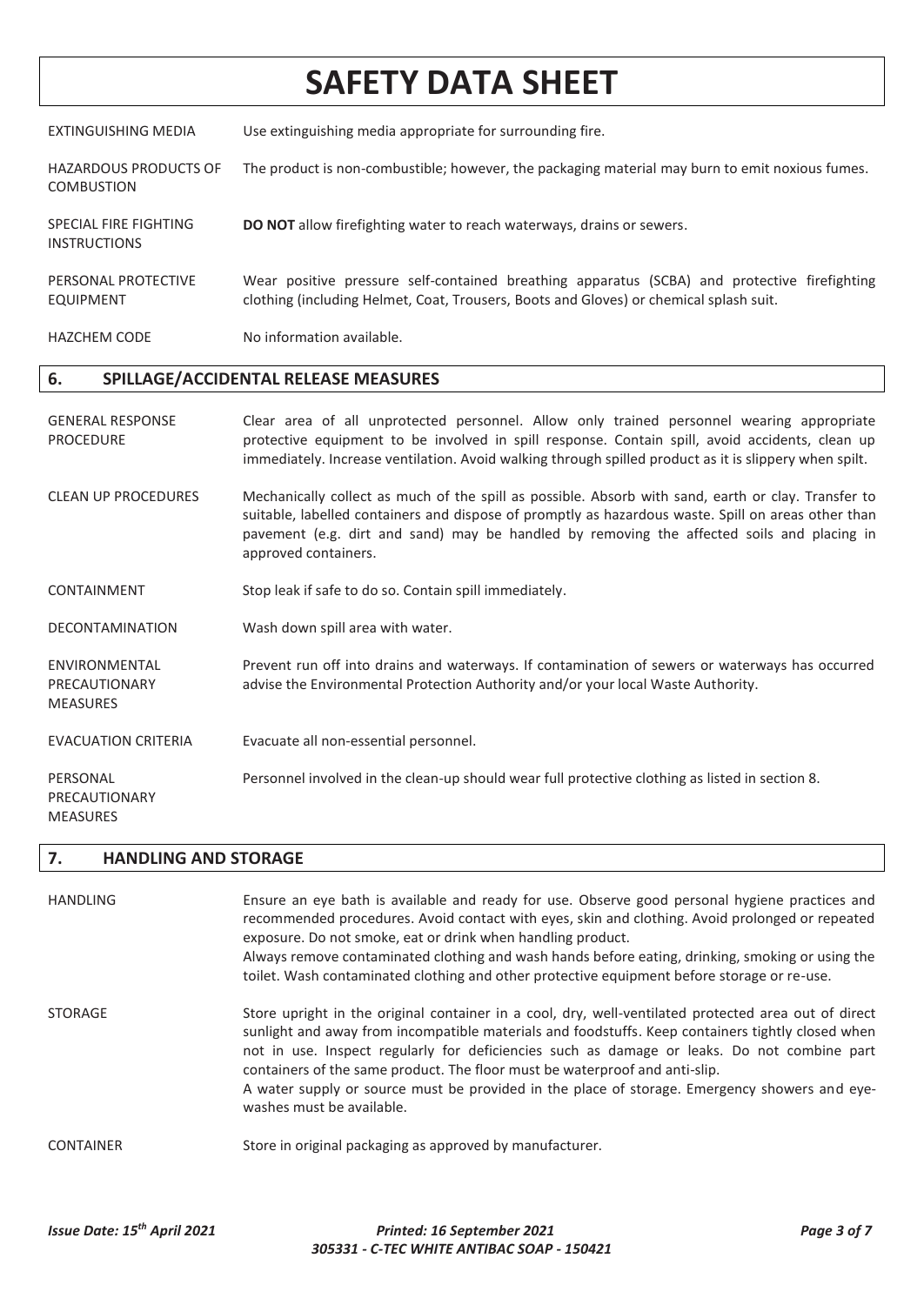### **8. EXPOSURE CONTROLS / PERSONAL PROTECTION**

| <b>GENERAL</b>                          | Diethanolamine [CAS 111-42-2]                                                               |                                                                  |
|-----------------------------------------|---------------------------------------------------------------------------------------------|------------------------------------------------------------------|
| <b>EXPOSURE LIMITS</b>                  | Diethanolamine – TWA – $13\,\text{mg/m}^3$<br>All data from NZ Workplace Exposure Standards |                                                                  |
| <b>BIOLOGICAL LIMITS</b>                | No information available on biological limit values for this product.                       |                                                                  |
| <b>ENGINEERING MEASURES</b>             | Adequate ventilation should be provided so that exposure limits are not exceeded.           |                                                                  |
| PERSONAL PROTECTIVE<br><b>EQUIPMENT</b> | <b>RESPIRATOR</b>                                                                           | Not Needed.                                                      |
|                                         | <b>EYES</b>                                                                                 | Use splash proof safety goggles that conform to AS1336/1337.     |
|                                         | <b>HANDS</b>                                                                                | Any Gloves approved for chemical hazards that conform to AS2161. |
|                                         | <b>CLOTHING</b>                                                                             | Trousers, Long sleeved shirt and closed shoes.                   |

## **9. PHYSICAL AND CHEMICAL PROPERTIES:**

| PHYSICAL STATE         | Liquid                                                    |
|------------------------|-----------------------------------------------------------|
| APPEARANCE             | Viscous                                                   |
| <b>COLOUR</b>          | Pearlescent White                                         |
| <b>ODOUR</b>           | None                                                      |
| рH                     | $5.5 - 6.5$                                               |
| <b>DENSITY</b>         | No Data Available                                         |
| <b>VAPOUR PRESSURE</b> | No Data Available                                         |
| <b>VAPOUR DENSITY</b>  | No Data Available                                         |
| <b>BOILING POINT</b>   | No Data Available                                         |
| <b>FREEZING POINT</b>  | No Data Available                                         |
| <b>SOLUBILITY</b>      | Complete in water                                         |
| <b>SHELF LIFE</b>      | 2 years from manufacturing date (when stored as directed) |
|                        |                                                           |

## **10. STABILITY AND REACTIVITY**

| <b>GENERAL INFORMATION</b>                           | Stable under normal conditions of use.                                                                                                    |
|------------------------------------------------------|-------------------------------------------------------------------------------------------------------------------------------------------|
| <b>CHEMICAL STABILITY</b>                            | The substance is stable under normal environmental and foreseeable conditions of temperature and<br>pressure during storage and handling. |
| CONDITIONS TO AVOID                                  | Avoid contact with foodstuffs. Do not combine part drums of the same product                                                              |
| <b>MATERIALS TO AVOID</b>                            | No information available.                                                                                                                 |
| HAZARDOUS<br><b>DECOMPOSITION</b><br><b>PRODUCTS</b> | The packaging material may burn to emit noxious fumes.                                                                                    |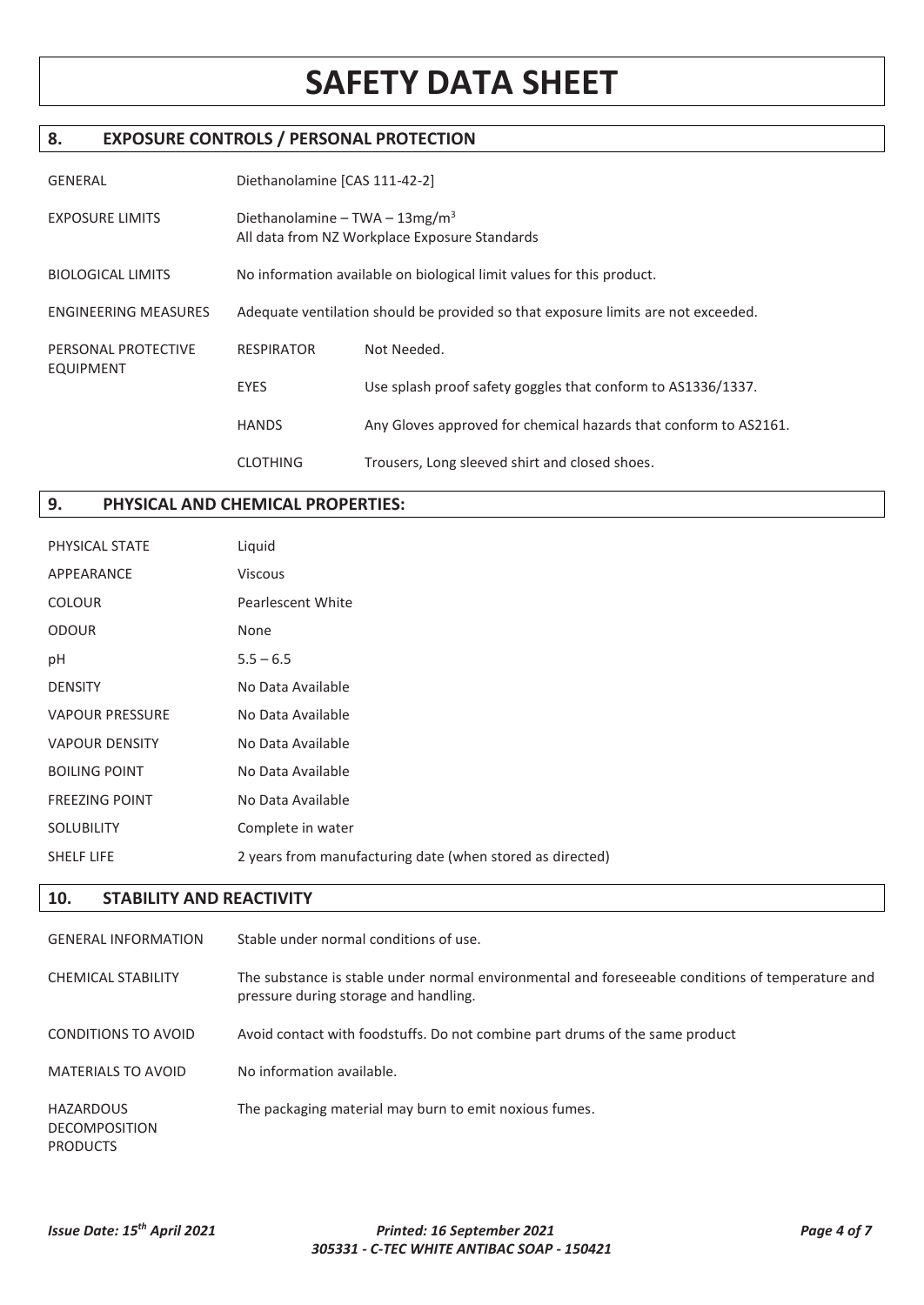### **11. TOXICOLOGICAL INFORMATION**

| ORAL                   | Diethanolamine<br>Acute toxicity data indicates low toxicity | $LD_{50} - 0.62mL/kg (Rat) - CCID$                                                                                                                                                      |
|------------------------|--------------------------------------------------------------|-----------------------------------------------------------------------------------------------------------------------------------------------------------------------------------------|
| <b>DERMAL</b>          | Diethanolamine                                               | NOAEL < 16mg/kg bw (Mouse)<br>$LOAEL = 16mg/kg$ bw (Mouse)<br>Data obtained from CCID<br>Harmful in contact with skin. Product is absorbed through the skin. Symptoms include: Redness. |
| <b>INHALATION</b>      | No information available.                                    |                                                                                                                                                                                         |
| EYE                    | Classified as an eye irritant.                               |                                                                                                                                                                                         |
| <b>CARCINOGENICITY</b> | No information available.                                    |                                                                                                                                                                                         |
| <b>MUTAGENICITY</b>    | No information available.                                    |                                                                                                                                                                                         |
| <b>REPRODUCTIVE</b>    | No information available.                                    |                                                                                                                                                                                         |
| <b>TARGET ORGAN</b>    | No information available.                                    |                                                                                                                                                                                         |
| <b>LONG TERM</b>       | No information available.                                    |                                                                                                                                                                                         |

### **12. ECOLOGICAL INFORMATION**

| <b>ECOTOXICITY</b>                    | No information available.                                         |
|---------------------------------------|-------------------------------------------------------------------|
| PERSISTENCE /<br><b>DEGRADABILITY</b> | No information available.                                         |
| <b>MOBILITY</b>                       | High water solubility and mobility.                               |
| <b>ENVIRONMENTAL FATE</b>             | Do not allow drainage into sewer, streams or storm water systems. |
| <b>BIOACCUMULATION</b><br>POTENTIAL   | No information available.                                         |
| ENVIRONMENTAL IMPACT                  | No information available.                                         |

### **13. DISPOSAL CONSIDERATIONS**

GENERAL INFORMATION Dispose of in accordance with all local, regional and national regulations. All empty packaging should be disposed of in accordance with local, regional, and national regulations or recycled/reconditioned at an approved facility. SPECIAL PRECAUTIONS FOR LANDFILL Containers should be rinsed and disposed of in line with any requirements of the Resource Management Act for which approval should be sought from the Regional Authority.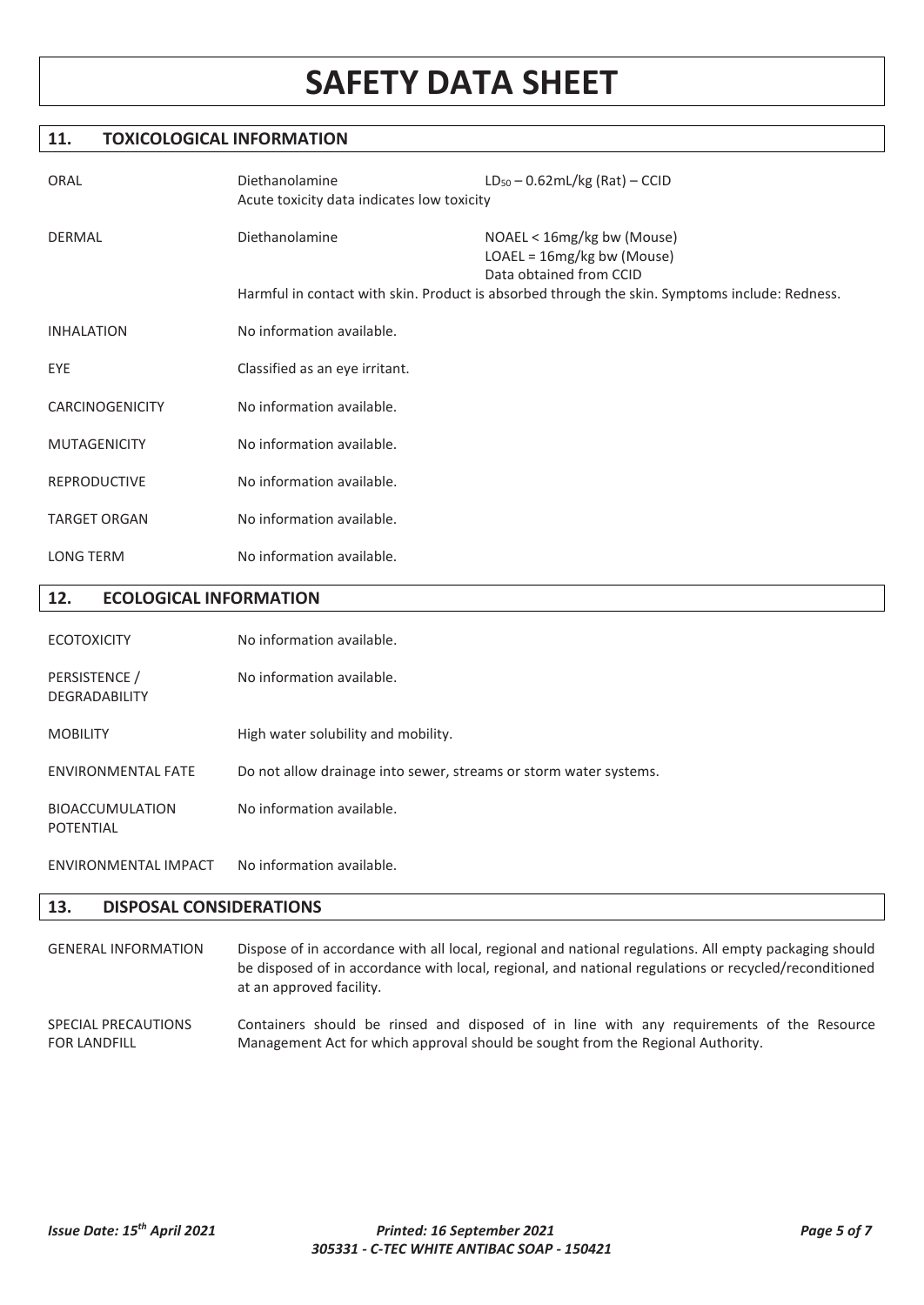### **14. TRANSPORT INFORMATION**

#### **LAND TRANSPORT NEW ZEALAND (NZS5433) Not classified as a Dangerous Good by NZS5433:2012 for transport by Road and Rail**

PROPER SHIPPING NAME NOT REGULATED FOR TRANSPORT OF DANGEROUS GOODS.

| UN NUMBER              | No Data Available |
|------------------------|-------------------|
| <b>CLASS</b>           | No Data Available |
| <b>SUBSIDIARY RISK</b> | No Data Available |
| PACKAGING GROUP        | No Data Available |
| HAZCHEM                | No Data Available |
| <b>FPG</b>             | No Data Available |
| SPECIAL PROVISIONS     | No Data Available |
|                        |                   |

#### **SEA TRANSPORT (IMDG)**

#### **Not classified as a Dangerous Good by the International Maritime Dangerous Good Code (IMDG) for transport by sea**

| PROPER SHIPPING NAME    | NOT REGULATED FOR TRANSPORT OF DANGEROUS GOODS. |
|-------------------------|-------------------------------------------------|
| UN NUMBER               | No Data Available                               |
| <b>CLASS</b>            | No Data Available                               |
| <b>SUBSIDIARY RISK</b>  | No Data Available                               |
| PACKAGING GROUP         | No Data Available                               |
| HAZCHEM                 | No Data Available                               |
| <b>EMS</b>              | No Data Available                               |
| <b>MARINE POLLUTANT</b> | No Data Available                               |
| SPECIAL PROVISIONS      | No Data Available                               |
|                         |                                                 |

#### **AIR TRANSPORT (IATA)**

#### **Not classified as a Dangerous Good by the international Air Transport Association (IATA) for transport by air**

| PROPER SHIPPING NAME   | NOT REGULATED FOR TRANSPORT OF DANGEROUS GOODS. |
|------------------------|-------------------------------------------------|
| UN NUMBER              | No Data Available                               |
| <b>CLASS</b>           | No Data Available                               |
| <b>SUBSIDIARY RISK</b> | No Data Available                               |
| PACKAGING GROUP        | No Data Available                               |
| HAZCHEM                | No Data Available                               |
| EPG.                   | No Data Available                               |
| SPECIAL PROVISIONS     | No Data Available                               |

#### **15. REGULATORY INFORMATION**

#### **ENVIRONMENTAL PROTECTION AUTHORITY (NEW ZEALAND)**

Hazardous Substances & New Organisms Act 1996

| APPROVAL CODE        | HSR002530 – Cleaning Products (Subsidiary Hazard) Group Standard 2006 |
|----------------------|-----------------------------------------------------------------------|
| HSNO CLASSIFICATIONS | 6.3B. 6.4A                                                            |
| APPROVED HANDLER     | Not Reguired                                                          |
| NZIOC                | Listed                                                                |

#### **16. OTHER INFORMATION**

REVISION NUMBER 1 – New Issue ISSUE DATE 15<sup>th</sup> April 2021 In any event the review and if necessary re-issue of an SDS shall be no longer than 5 years after the last date of issue.

#### *Issue Date: 15th April 2021 Printed: 16 September 2021 Page 6 of 7 305331 - C-TEC WHITE ANTIBAC SOAP - 150421*